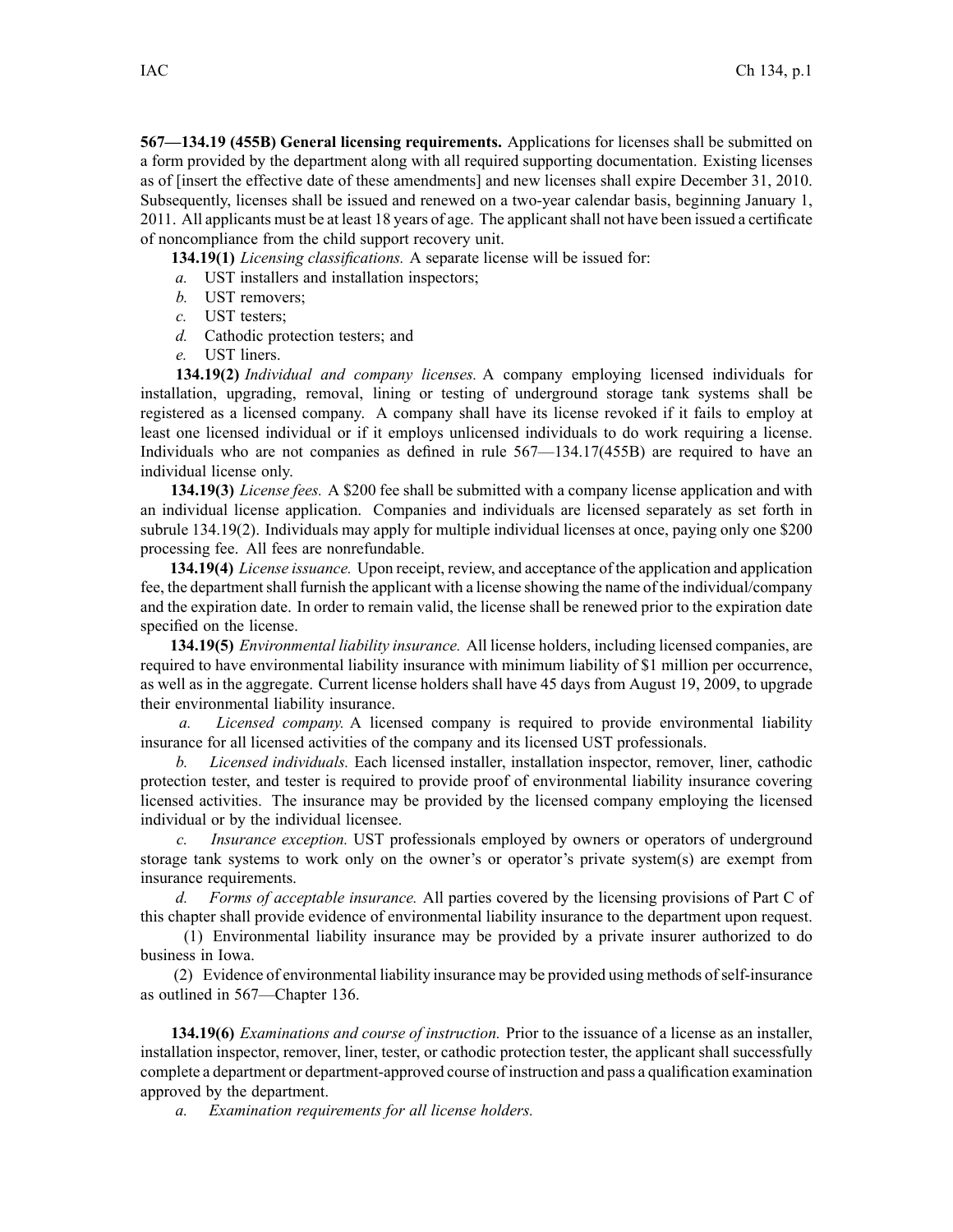(1) A passing grade of not less than 85 percen<sup>t</sup> is required on the Iowa examination.

(2) Candidates who have failed the examination may not perform work unless supervised by an appropriately licensed individual.

(3) A fee reflecting the actual costs of developing and administering each course of instruction and examination shall be charged.

(4) Nothing in Part C of this chapter shall limit the right of the department to require additional educational requirements of license holders.

*b. Exceptions to completion of the course of instruction or examination.* All license holders, excep<sup>t</sup> cathodic protection testers, are required to complete the course of instruction. Cathodic protection testers are only required to maintain NACE certification, STI cathodic protection certification or equivalent certification approved by the department. Testers may qualify for reciprocity under paragraph  $134.19(6)$  "c" if the department approves the public or private certification or training program completed. For testers, the department will approve or deny the certification based upon <sup>a</sup> review of the course of instruction, applicable manuals and handouts, and the examination.

*c. Reciprocity.* Persons who are certified under another state or federal regulatory program which has been approved by the department may be eligible for licensure in Iowa without having to take <sup>a</sup> course of instruction or pass the examination. However, these individuals shall still pay the \$200 application fee and qualify for license renewal by fulfilling continuing education requirements.

*d. Repeat examination attempts.* An applicant who fails an initial examination may take <sup>a</sup> second examination within one calendar year without having to retake the course of instruction. Failure of the second examination will result in termination of the application. A person may reapply for licensure. The applicant shall complete <sup>a</sup> course of instruction before retaking the examination.

**134.19(7)** *Continuing education.* Each person licensed under Part C of this chapter shall complete <sup>a</sup> department-approved refresher course every two years, excep<sup>t</sup> for licensed cathodic protection testers. Cathodic protection testers shall maintain NACE or STI certification or another certification approved by the department. Beginning with the first application for license renewal, each UST professional shall provide evidence to the department, prior to submission of the application for renewal, that at least 12 credit hours of department-approved continuing education have been satisfactorily completed since the last license was issued or renewed. The department may limit the number of credits granted for similar courses during <sup>a</sup> renewal period. The requirement for continuing education may be met only by those continuing education offerings which have been approved by the department.

*a. Form of approval.* Approval may take the form of:

(1) Program approval granted by the department to the sponsor or instructor of <sup>a</sup> continuing education offering;

(2) Individual requests for credit granted by the department to an installer or inspector for <sup>a</sup> continuing education offering whose sponsor or instructor did not seek program approval; or

(3) Blanket approval granted by the department to continuing education offeringssponsored by the department or other professional organizations whose standards have been approved by the department.

*b. Procedures for department approval of continuing education offerings.*

(1) Application for program approval shall be made by the sponsor or instructor to the department and include an agenda or an outline of the content of the proposed continuing education offering.

(2) Application shall be made at least 45 days prior to the desired effective date of approval.

(3) The application shall be reviewed by the department, and notice of approval or denial of program approvalshall be sent to the sponsor or instructor. Credit hours may be limited by the department based on program content.

*c. Proof of participation.* A certificate of satisfactory completion of <sup>a</sup> department-approved continuing education offering issued by the sponsor or instructor constitutes sufficient evidence of satisfactory completion for purposes of meeting the continuing education requirement.